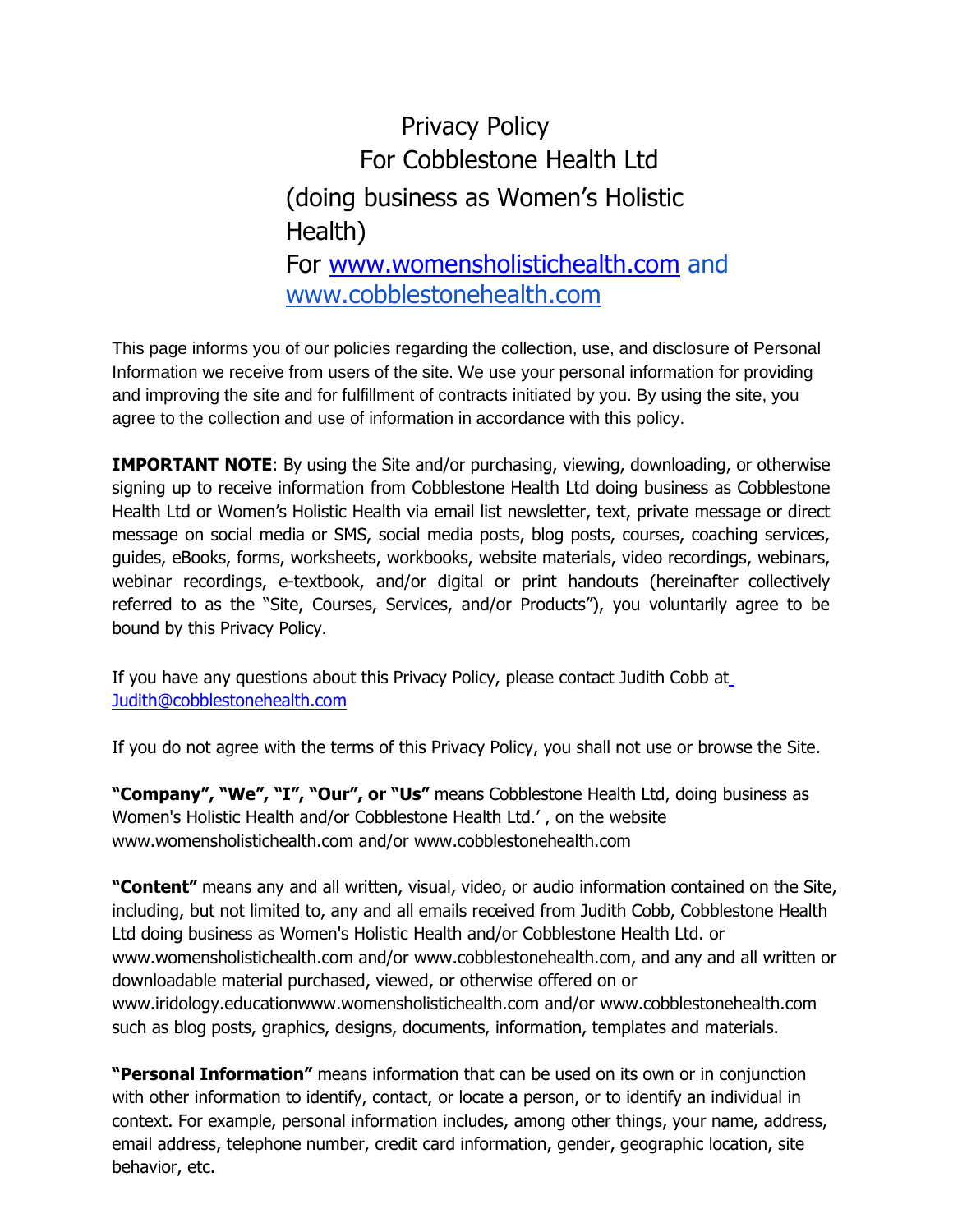**"Site, Courses, Services, and/or Products"** means [www.womensholistichealth.com and/or](http://www.confidentnutritionist.com/)  [www.cobblestonehealth.com, c](http://www.confidentnutritionist.com/)ontent, email list, social media posts, blog posts, courses, coaching services, guides, eBooks, forms, worksheets, workbooks, website materials, and/or video recordings, webinars, webinar recordings, e-textbook, and/or digital or print handouts, classes, and courses available on the Site.

**"Site"** means [www.womensholistichealth.com and/or www.cobblestonehealth.com](http://www.confidentnutritionist.com/) any and all of the Company's associated pages, tabs, landing pages, forms, or sub-pages.

**"You" or "Your"** means the user, customer, or viewer of the Site.

The Site and its Content are owned by Cobblestone Health Ltd doing business as Women's Holistic Health and/or Cobblestone Health Ltd. and Judith Cobb.

Judith Cobb, Cobblestone Health Ltd doing business as Women's Holistic Health and/or Cobblestone Health Ltd. is committed to protecting your Personal Information. We will only collect or use your Personal Information in accordance with the Privacy Policy herein.

We collect **communication data** that includes any communication that you send to us by any means including but not limited to through a contact form on our website, email, text, social media messaging, social media posting, and by phone. We legally process this data for the purpose of communicating with you, record keeping, and the establishment and pursuit of defending legal claims.

We collect **customer data** as it relates to the purchase of goods or services, and may include your name,